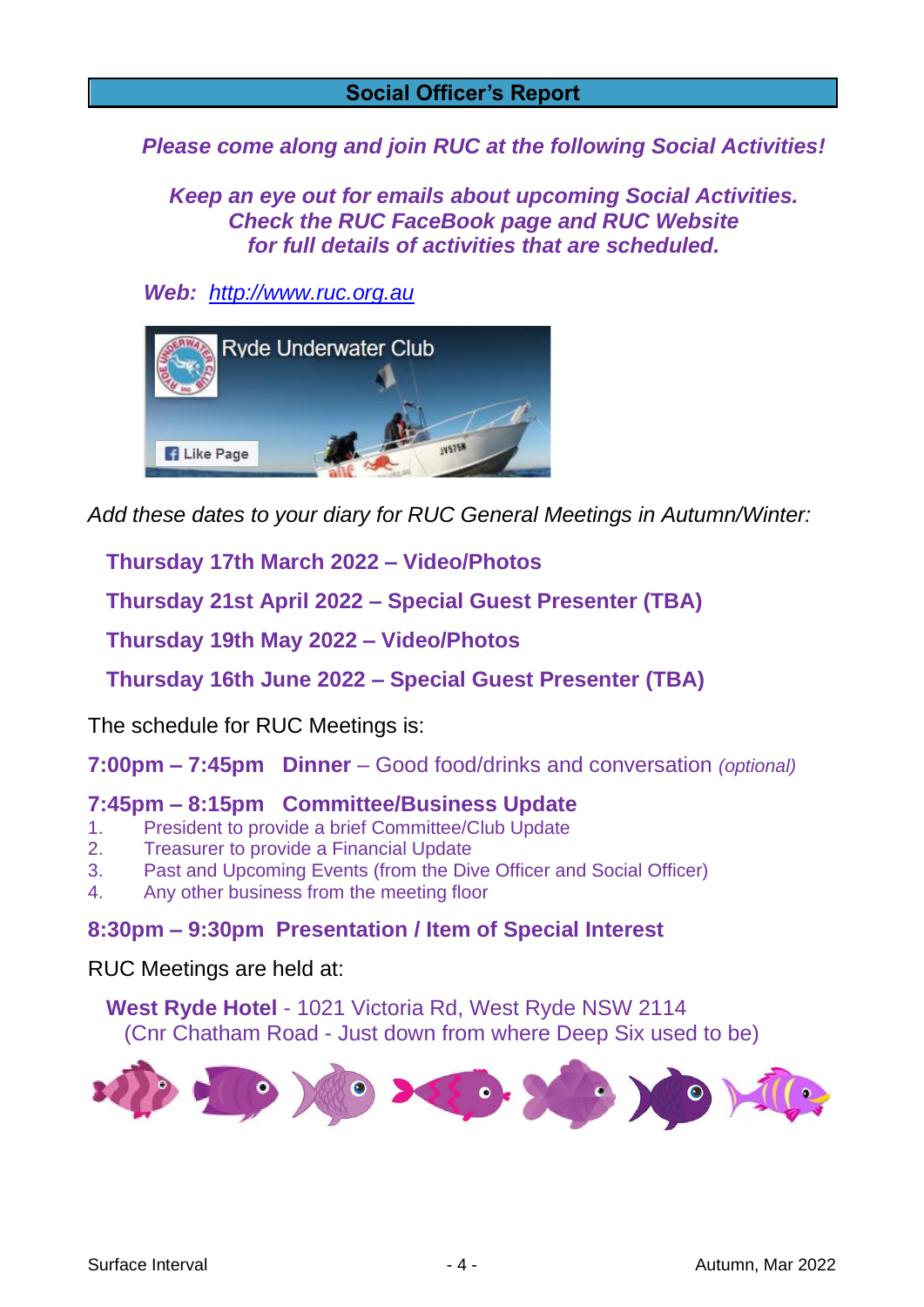*RUC Social Activity - Indian Restaurant Dinner:*

Come along and enjoy some exquisite Indian Cuisine at:



#### Amira's Indian Restaurant 318 Pennant Hills Rd, Carlingford on *Sat 19th March 2022* at *7.30 pm*

## *RSVP to WandaW if interested.*

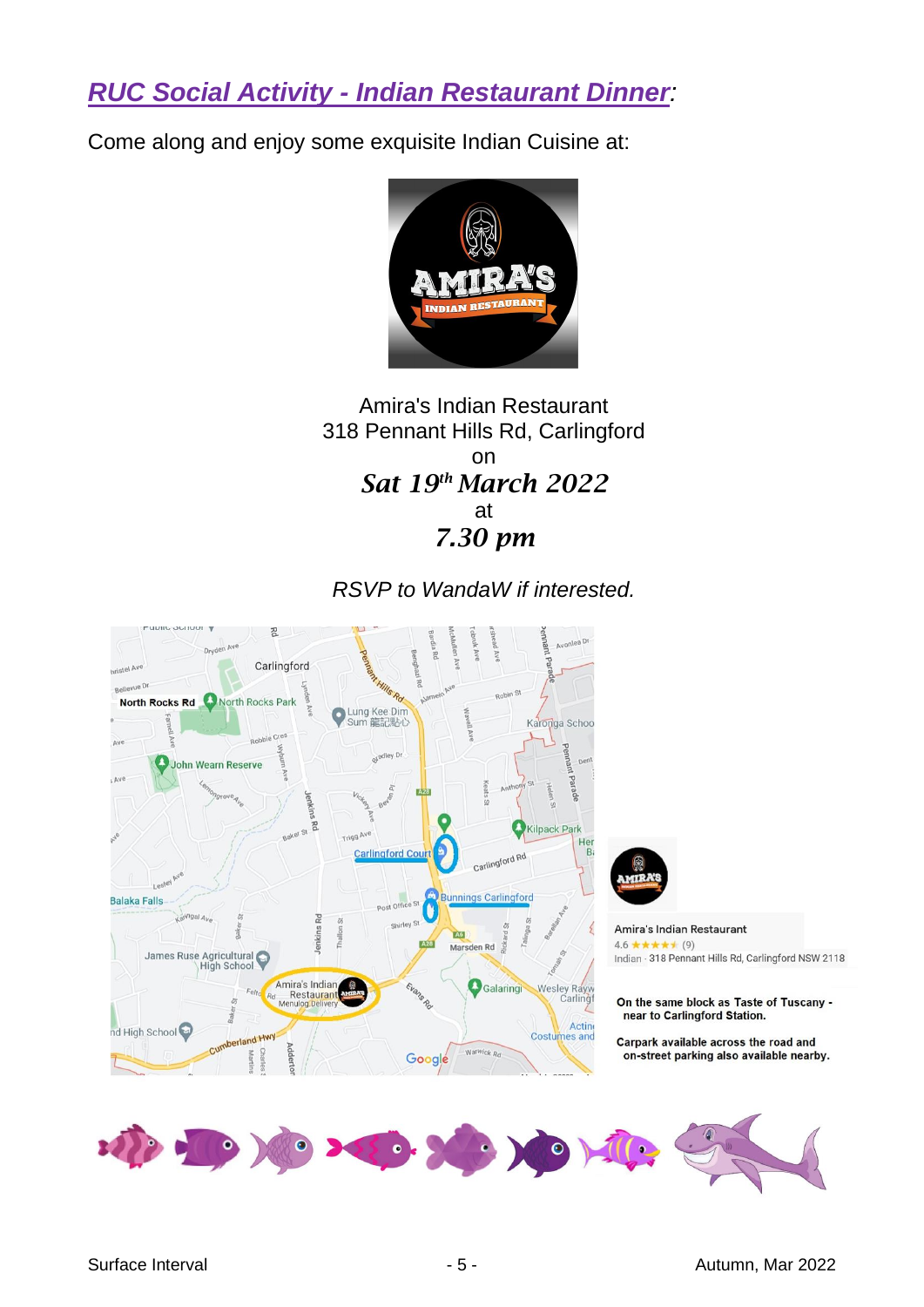# *RUC Social Activity in April - Easter Picnic Lunch:*

For those staying local at Easter, let's get together for an Easter Picnic Lunch (weather permitting of course). Perhaps a visit from the Easter Bunny may be in the offing as well.



 *Saturday 16th April 2022* at *Chinamans Beach* from *11.00 am*



*(We might even combine it with a morning dive) Watch out for some more information in the future.*



*RUC 41st Anniversary Lunch – SUN 15-MAY-22:*



*On the 18 May 1981 the Deep Six Dive Club changed its name to*

*Ryde Underwater Club …* 

*RUC celebrated its 40th Anniversary in 2021 - So let's get together again for an*

*Anniversary Lunch on Sunday 15th May 2022*

*Venue and time TBA*

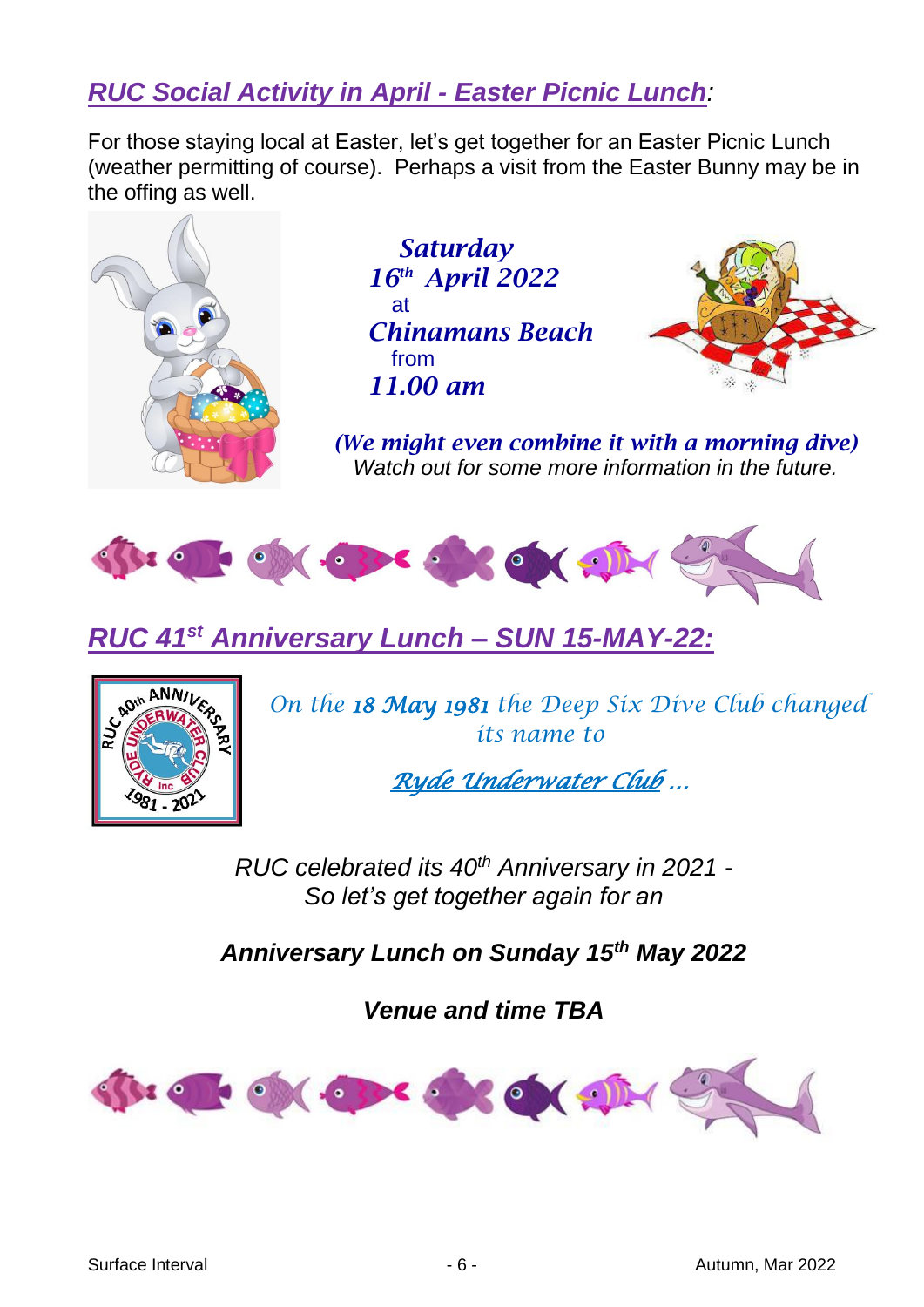# *June Long Weekend 2022 – Friday 10-JUN-22 to Monday 13-JUN-22*

Time to think about our pilgrimage to Nelson Bay for the June Long Weekend in 2022.

**If you've not booked yet … DO IT NOW!!! You can try the following agents:**

O'Meara Property Holiday Rentals - <https://www.nelsonbayaccommodation.com.au/> Winning Holidays Property Rentals - <https://www.winningholidays.com.au/>

RUCites typically book units in Intrepid Close, Nelson Bay, and are fond of units in the Intrepid Unit Block or Commodore Unit Block.

Please let me know when you have booked and the details of where you are staying.

# **TIDES**

*The tides are all over the place this year - with the low tides in the morning, and the high tides in the afternoons. Morning boat dives and twilight/night shore dives may be the best options this year:*

|                                                                                        |                                |             | P Port Stephens, NSW - June 2022  |                   |                                        | <b>Moon Phases</b> | <b>New Moon</b>                |                   | First Quarter                          |              | ◯ Full Moon                    |                   | Last Quarter                   |
|----------------------------------------------------------------------------------------|--------------------------------|-------------|-----------------------------------|-------------------|----------------------------------------|--------------------|--------------------------------|-------------------|----------------------------------------|--------------|--------------------------------|-------------------|--------------------------------|
| THU 9 JUN                                                                              |                                | FRI 10 JUN  |                                   | <b>SAT 11 JUN</b> |                                        | <b>SUN 12 JUN</b>  |                                | <b>MON 13 JUN</b> |                                        | O TUE 14 JUN |                                | <b>WED 15 JUN</b> |                                |
| <b>HIGH</b>                                                                            | $3:04$ am<br>1.51 m            | <b>HIGH</b> | $4:06$ am<br>1.50 <sub>m</sub>    | <b>HIGH</b>       | $5:07$ am<br>1.50 <sub>m</sub>         | LOW                | 12:15 am<br>0.52 <sub>m</sub>  | LOW               | $1:13$ am<br>0.42 m                    | LOW          | $2:10$ am<br>0.34 m            | LOW               | $3:05$ am<br>0.28 m            |
| LOW                                                                                    | $9:40$ am<br>0.49 <sub>m</sub> | LOW         | 10:26 am<br>0.46 m                | LOW               | $11:12$ am<br>0.44 m                   | <b>HIGH</b>        | 6:07 am<br>1.50 <sub>m</sub>   | <b>HIGH</b>       | 7:06 am<br>1.50 <sub>m</sub>           | <b>HIGH</b>  | $8:05$ am<br>1.49 <sub>m</sub> | <b>HIGH</b>       | $9:04$ am<br>1.47 m            |
| <b>HIGH</b>                                                                            | $4:13$ pm<br>1.48 m            | <b>HIGH</b> | $5:04$ pm<br>1.62 <sub>m</sub>    | <b>HIGH</b>       | 5:53 pm<br>1.77 <sub>m</sub>           | LOW                | $11:59$ am<br>0.45 m           | LOW               | $12:45$ pm<br>0.47 m                   | LOW          | $1:35$ pm<br>0.51 m            | LOW               | $2:27$ pm<br>0.55 m            |
| LOW                                                                                    | 10:06 pm<br>$0.72 \text{ m}$   | LOW         | $11:13 \text{ pm}$<br>0.62 m      |                   |                                        | <b>HIGH</b>        | $6:42$ pm<br>1.91 <sub>m</sub> | <b>HIGH</b>       | $7:30$ pm<br>2.03 m                    | <b>HIGH</b>  | $8:20$ pm<br>2.11 m            | <b>HIGH</b>       | $9:12$ pm<br>2.14 m            |
|                                                                                        |                                |             | Broughton Island, NSW - June 2022 |                   |                                        |                    |                                |                   |                                        |              |                                |                   |                                |
| THU 9 JUN<br>FRI 10 JUN                                                                |                                |             | <b>SAT 11 JUN</b>                 |                   | <b>SUN 12 JUN</b>                      |                    | <b>MON 13 JUN</b>              |                   | $O$ TUE 14 JUN                         |              | WED 15 JUN                     |                   |                                |
| <b>HIGH</b>                                                                            | $3:01$ am<br>1.37 <sub>m</sub> | <b>HIGH</b> | $4:15$ am<br>1.34 <sub>m</sub>    | <b>HIGH</b>       | $5:22$ am<br>1.34 <sub>m</sub>         | LOW                | 12:24 am<br>0.35 m             | LOW               | $1:16$ am<br>0.22 <sub>m</sub>         | LOW          | $2:05$ am<br>0.13 m            | LOW               | $2:53$ am<br>0.06 m            |
| LOW                                                                                    | $9:37$ am<br>0.34 m            | LOW         | 10:30 am<br>0.31 m                | LOW               | $11:18$ am<br>0.27 m                   | <b>HIGH</b>        | $6:20$ am<br>1.37 <sub>m</sub> | <b>HIGH</b>       | $7:14 \text{ am}$<br>1.39 <sub>m</sub> | <b>HIGH</b>  | $8:03$ am<br>1.40 <sub>m</sub> | <b>HIGH</b>       | $8:51$ am<br>1.41 m            |
| <b>HIGH</b>                                                                            | $4:20$ pm<br>1.43 m            | <b>HIGH</b> | $5:15$ pm<br>1.58 <sub>m</sub>    | <b>HIGH</b>       | 6:04 pm<br>1.73 m                      | LOW                | $12:06$ pm<br>0.23 m           | LOW               | 12:51 pm<br>0.21 m                     | LOW          | $1:36$ pm<br>0.21 m            | LOW               | $2:20$ pm<br>0.23 m            |
| LOW                                                                                    | 10:19 pm<br>0.59 <sub>m</sub>  | LOW         | $11:26$ pm<br>0.47 m              |                   |                                        | <b>HIGH</b>        | 6:49 pm<br>1.87 <sub>m</sub>   | <b>HIGH</b>       | $7:33$ pm<br>1.98 <sub>m</sub>         | <b>HIGH</b>  | 8:16 pm<br>2.05 m              | <b>HIGH</b>       | $9:00$ pm<br>2.08 m            |
| 9.                                                                                     |                                |             |                                   |                   |                                        |                    |                                |                   |                                        |              |                                |                   |                                |
| Sydney (Fort Denison), NSW - June 2022<br>THU 9 JUN<br><b>SAT 11 JUN</b><br>FRI 10 JUN |                                |             | <b>SUN 12 JUN</b>                 |                   | <b>MON 13 JUN</b>                      |                    | O TUE 14 JUN                   |                   | <b>WED 15 JUN</b>                      |              |                                |                   |                                |
| <b>HIGH</b>                                                                            | $3:04$ am<br>1.53 <sub>m</sub> | <b>HIGH</b> | $4:04$ am<br>1.52 <sub>m</sub>    | <b>HIGH</b>       | $5:01$ am<br>1.52 <sub>m</sub>         | LOW                | 12:06 am<br>0.53 m             | LOW               | $1:02$ am<br>0.42 m                    | LOW          | $1:57$ am<br>0.32 m            | LOW               | $2:52$ am<br>0.26 m            |
| LOW                                                                                    | $9:40$ am<br>0.54 m            | LOW         | 10:25 am<br>0.51 m                | LOW               | 11:09 am<br>0.48 m                     | <b>HIGH</b>        | $5:58$ am<br>1.52 <sub>m</sub> | <b>HIGH</b>       | $6:54$ am<br>1.51 m                    | <b>HIGH</b>  | $7:51$ am<br>1.49 <sub>m</sub> | <b>HIGH</b>       | 8:49 am<br>1.47 m              |
| <b>HIGH</b>                                                                            | $4:06$ pm<br>1.48 <sub>m</sub> | <b>HIGH</b> | $4:54$ pm<br>1.61 <sub>m</sub>    | <b>HIGH</b>       | $5:41 \text{ pm}$<br>1.75 <sub>m</sub> | LOW                | $11:54$ am<br>0.46 m           | <b>LOW</b>        | 12:42 pm<br>0.45 m                     | LOW          | $1:30$ pm<br>0.47 m            | LOW               | $2:23$ pm<br>0.49 <sub>m</sub> |
| <b>LOW</b>                                                                             | 10:03 pm<br>0.75 m             | <b>LOW</b>  | 11:07 pm<br>0.65 m                |                   |                                        | <b>HIGH</b>        | $6:28$ pm<br>1.88 <sub>m</sub> | <b>HIGH</b>       | $7:17$ pm<br>2.00 <sub>m</sub>         | <b>HIGH</b>  | 8:07 pm<br>2.08 <sub>m</sub>   | <b>HIGH</b>       | $9:00$ pm<br>2.12 m            |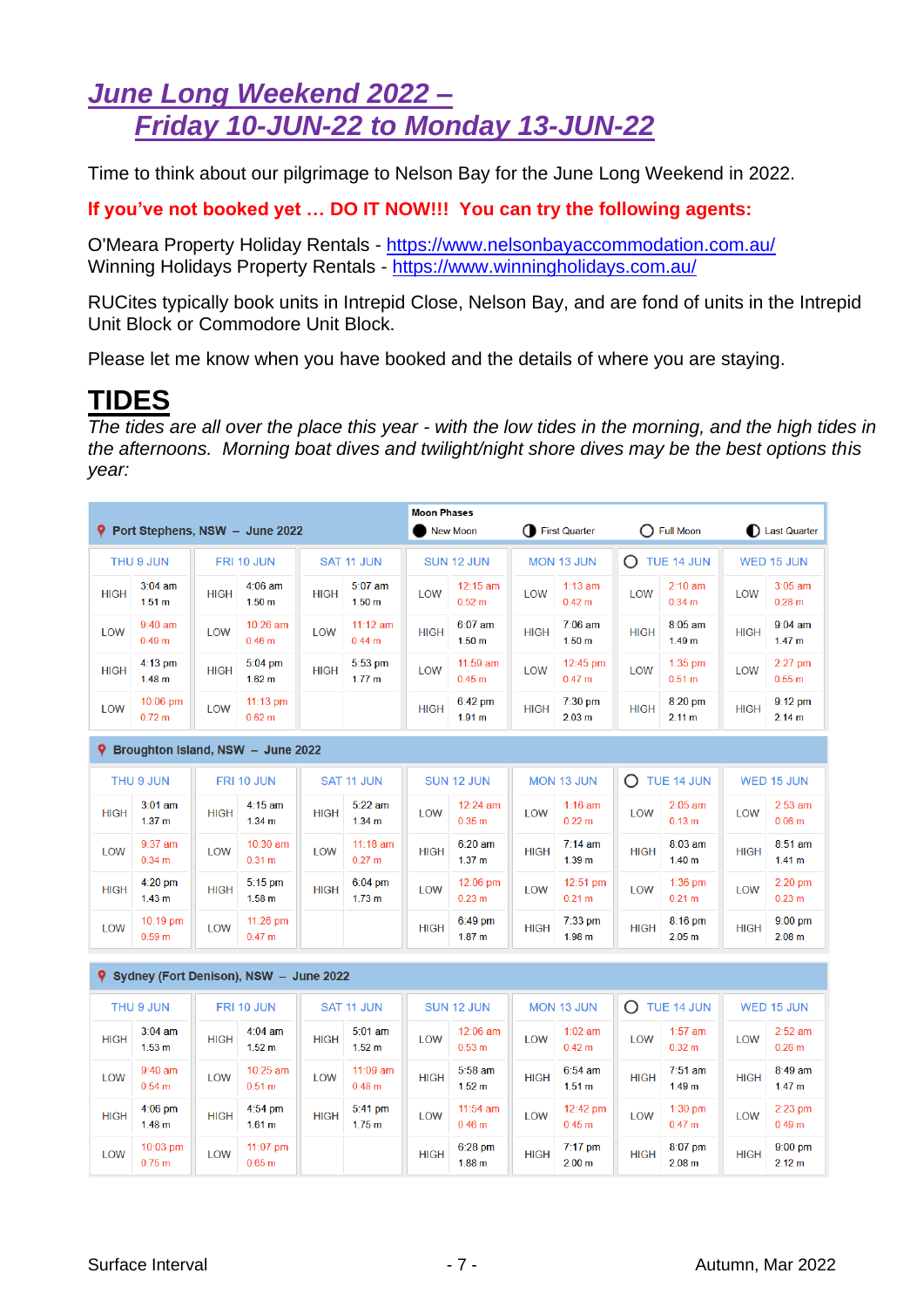## *SOCIAL AGENDA – June Long Weekend*

**Please let me know if you will be joining us for dinner over the weekend.** 

*Note that the times are a little later than in previous years to allow for twilight/night dives to be undertaken.*

### **Dinner - Saturday 11-JUN-22**



**7.30 pm (TBC) - Bluewater Grill Nelson Bay Golf Club 57 Dowling St - Nelson Bay NSW 2315** <https://www.nelsonbaygolf.com/> **Ph: 4981 4256**

## **Dinner - Sunday 12-JUN-22**



**8.00 pm (TBC) – Marlins At The Bay Restaurant Nelson Bay Bowling Recreational Club Stockton Street - Nelson Bay NSW 2315** <https://nelsonbaybowlingclub.com.au/> **Ph: 4981 1272**